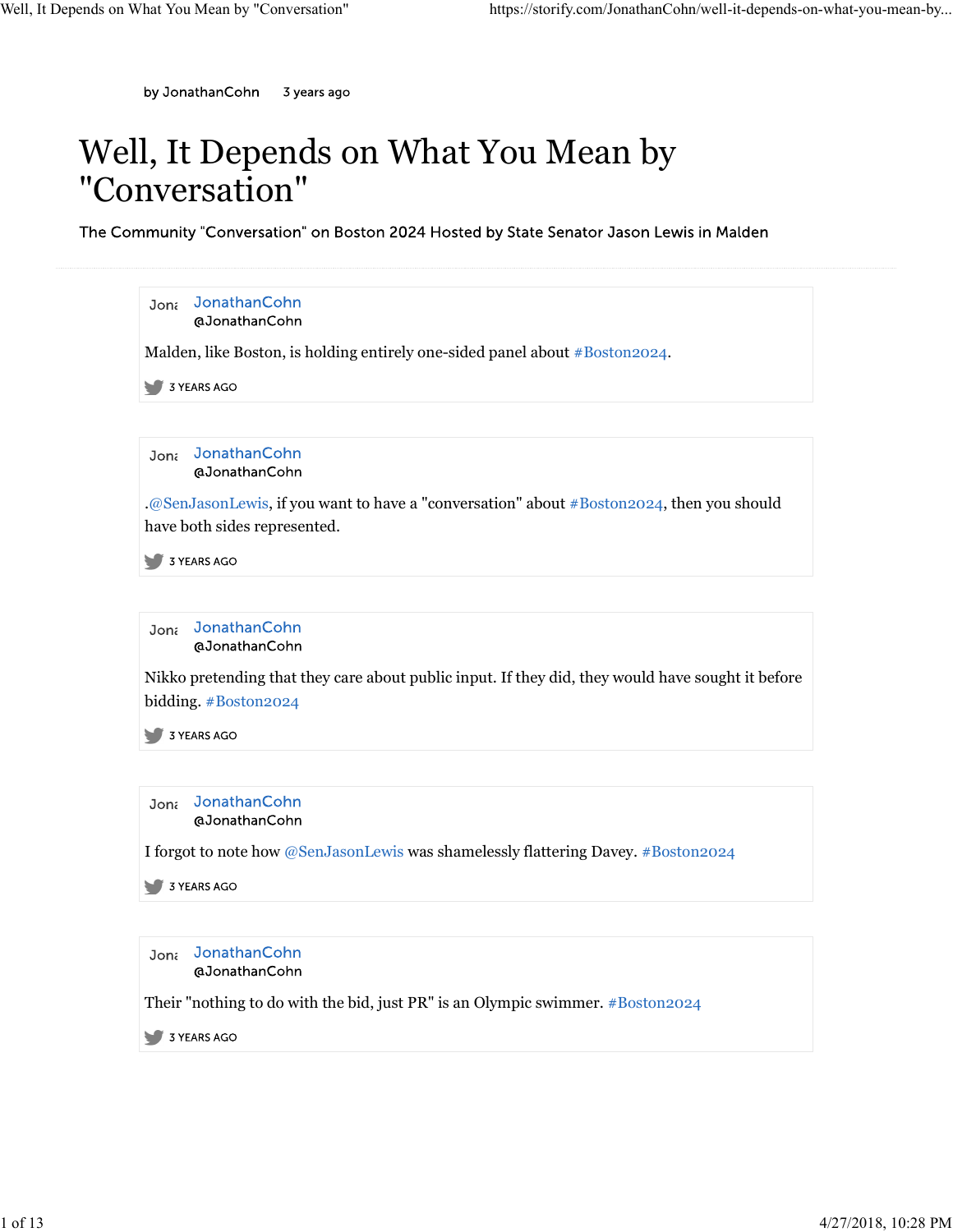

Why does #Boston2024 think it's okay to only seek consent from the people of Boston after the IOC casts its first round vote?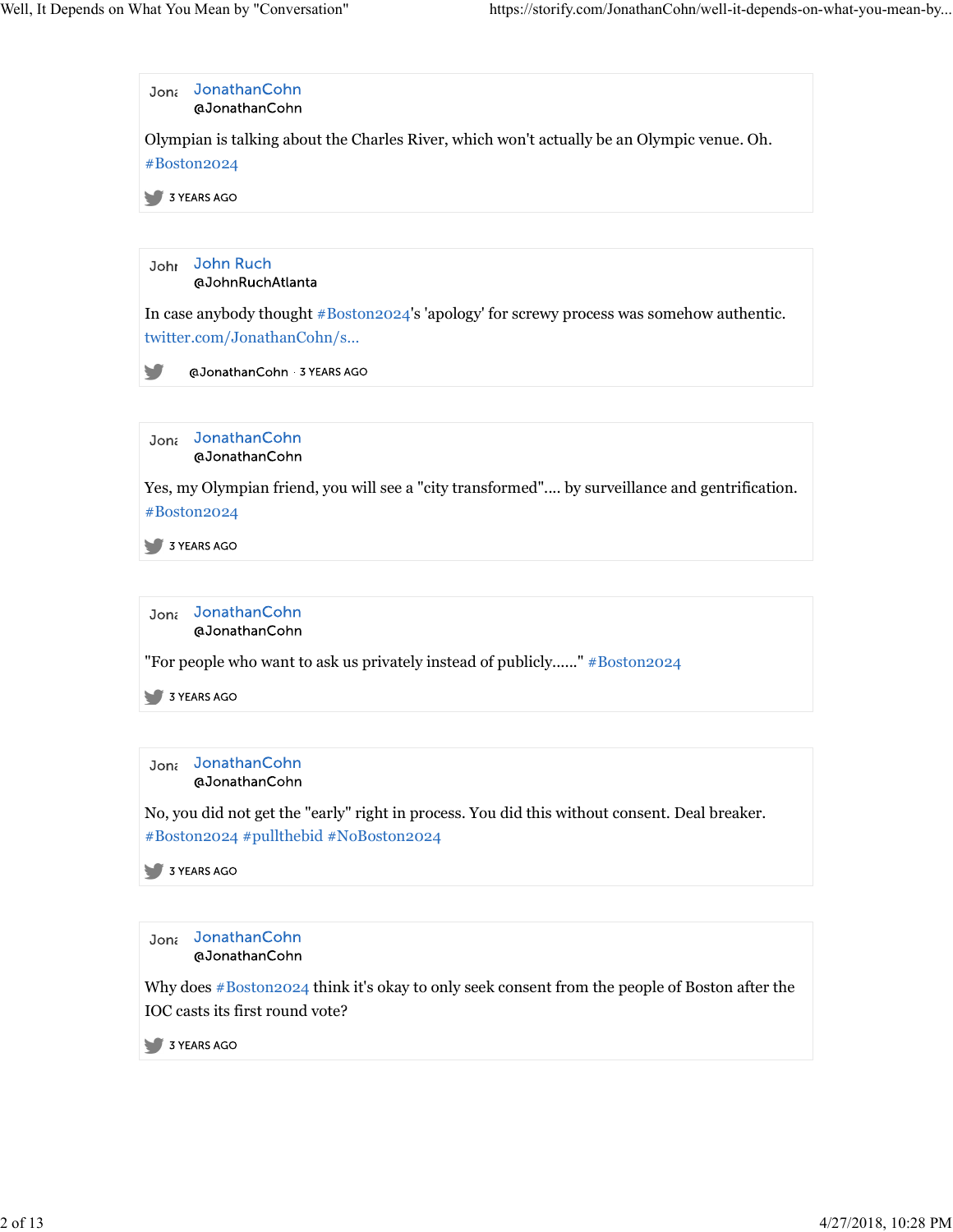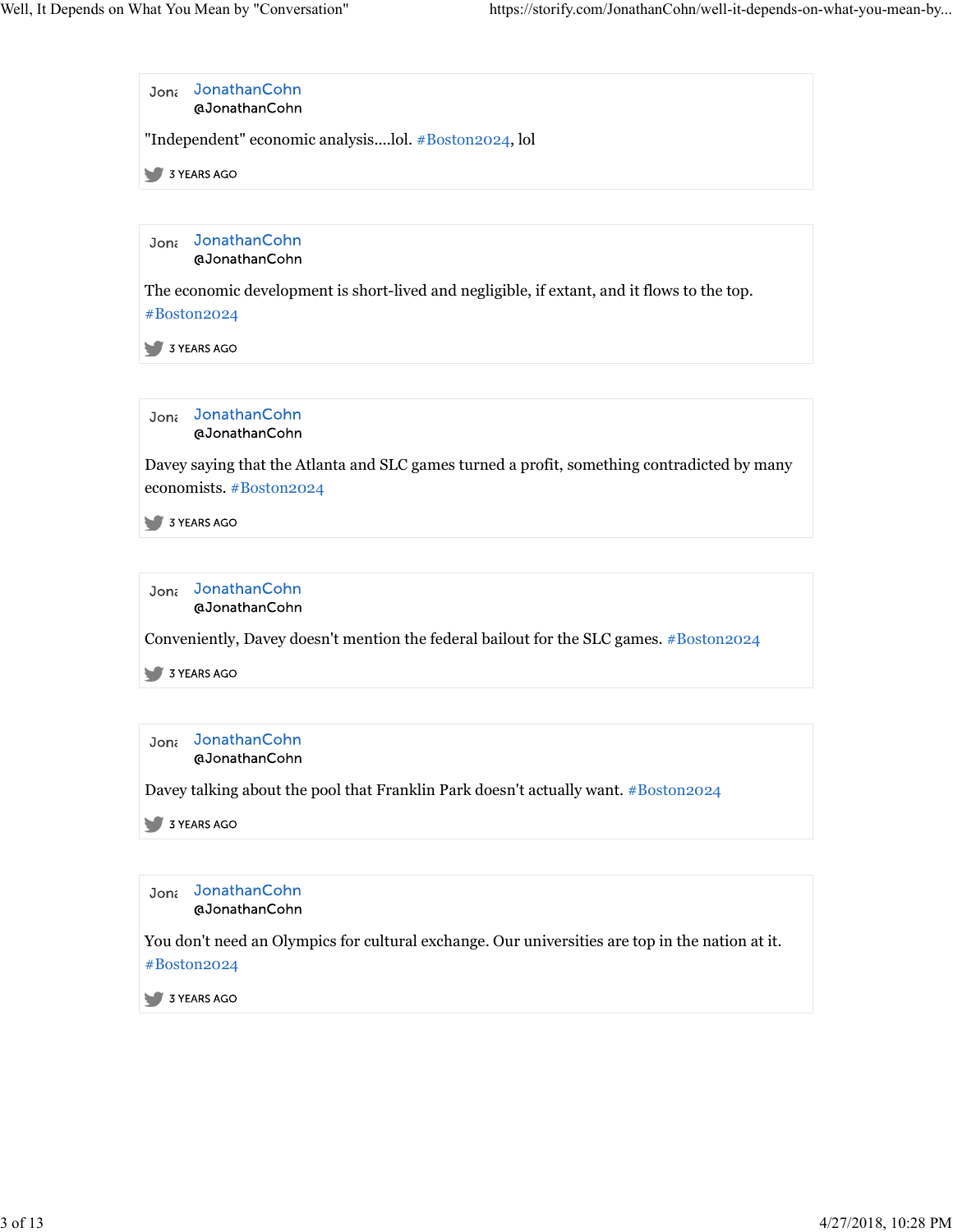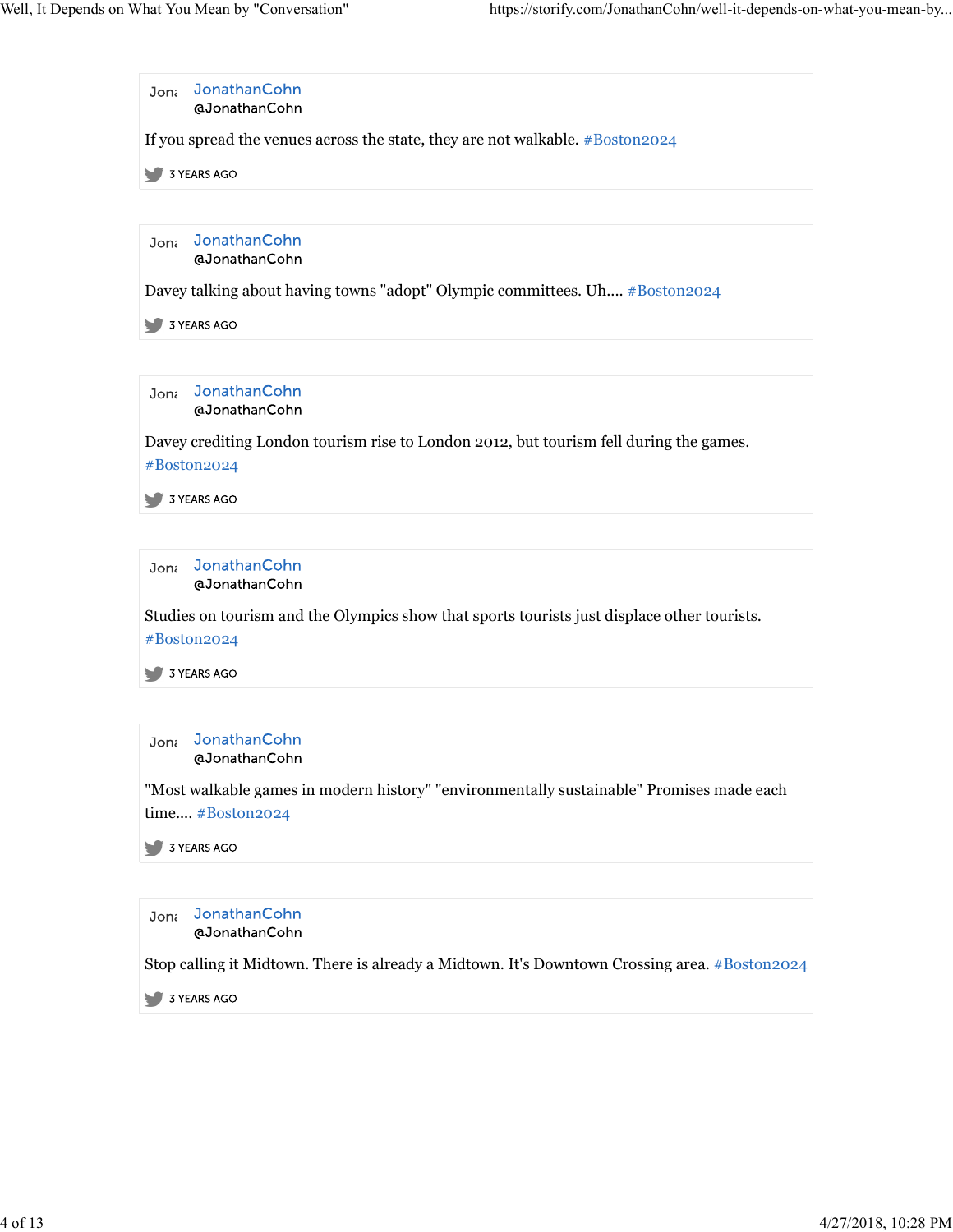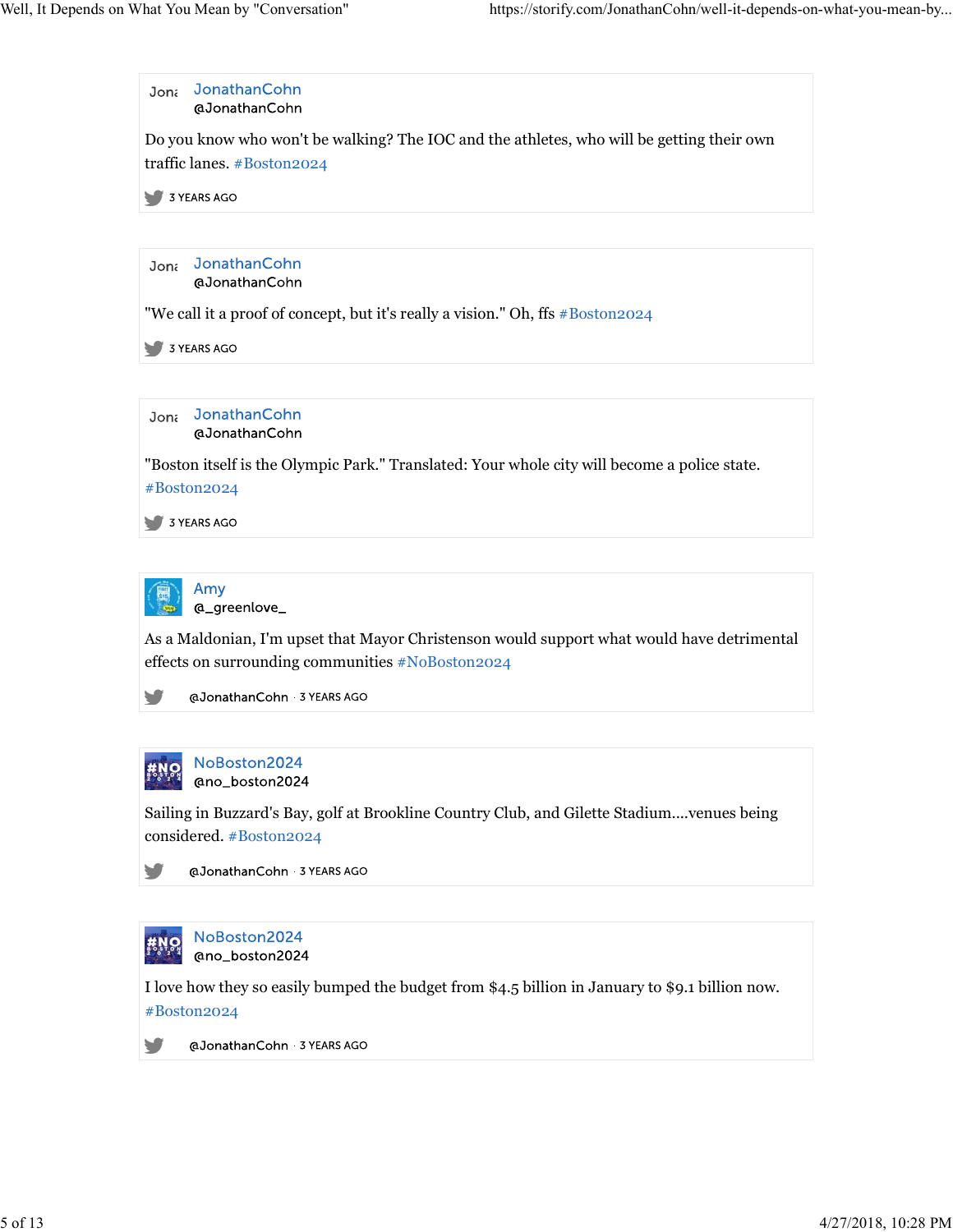

use for stadium. #Boston2024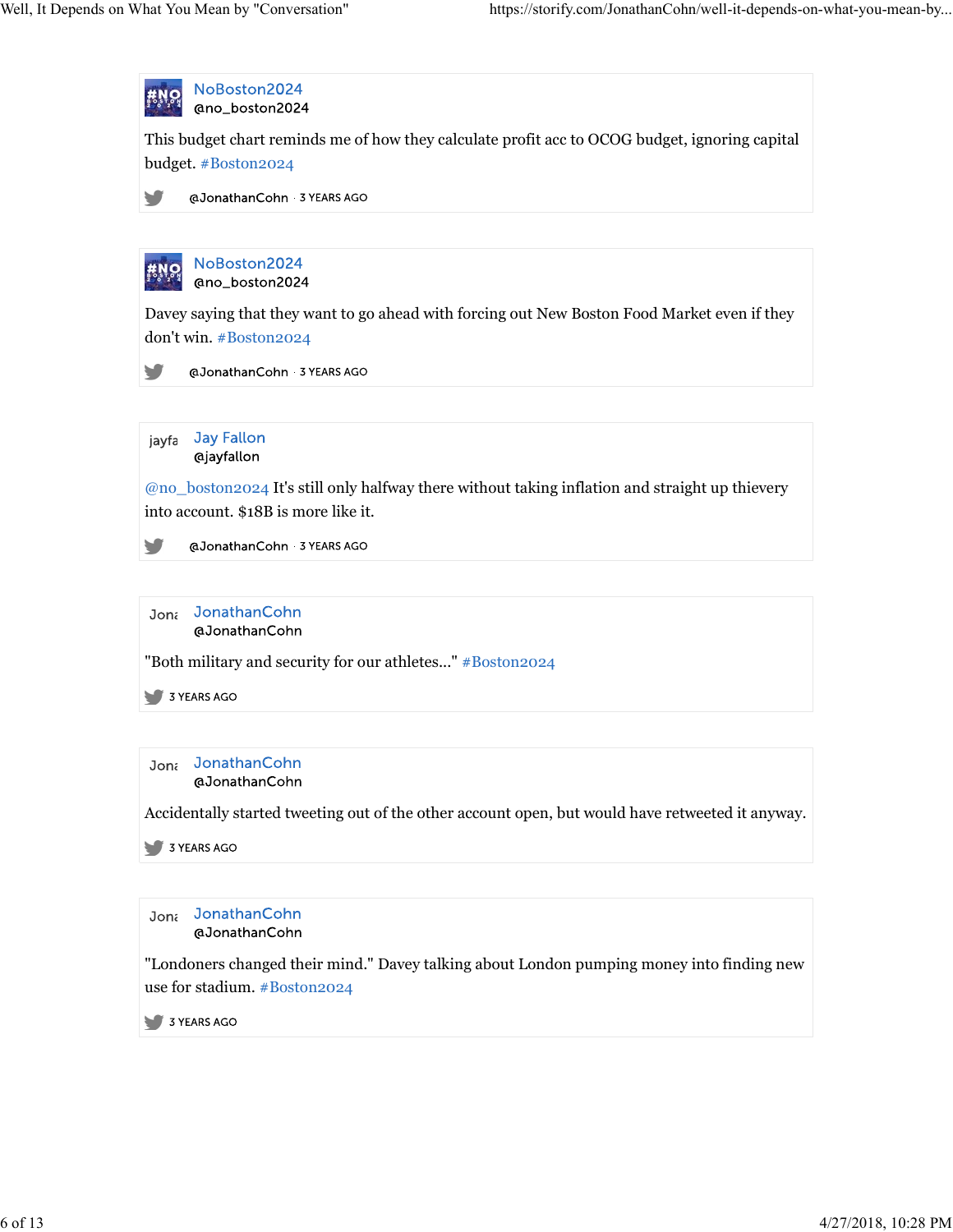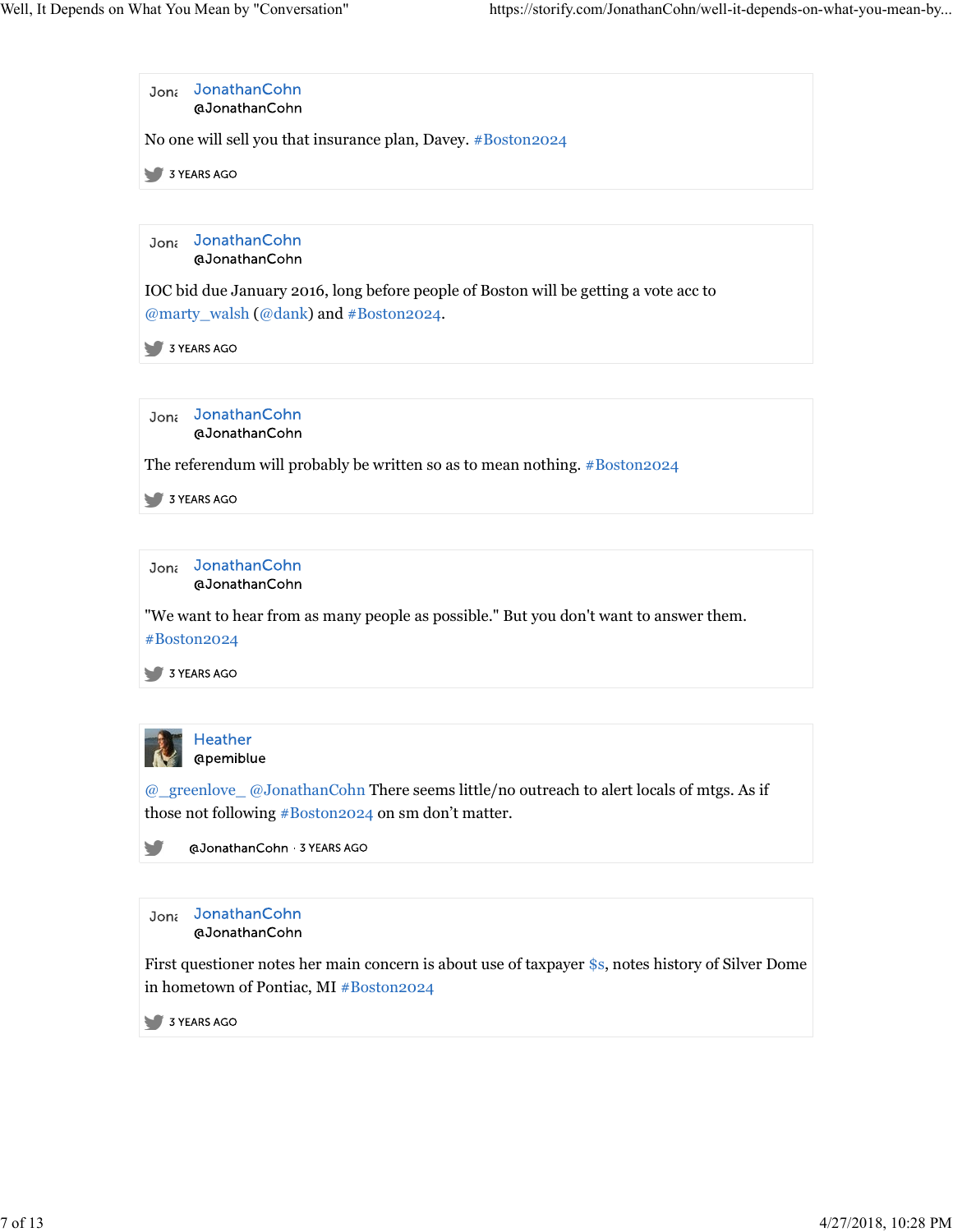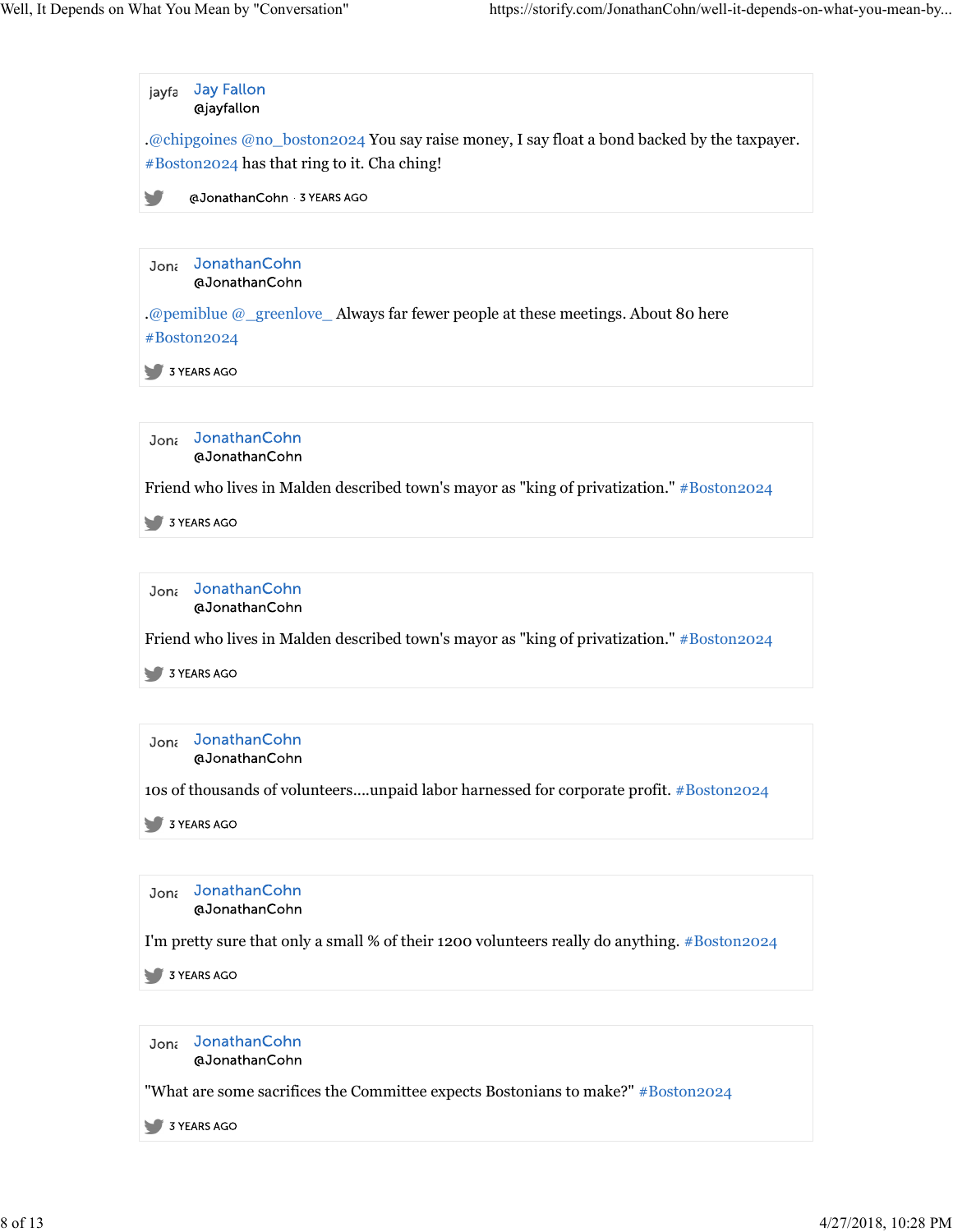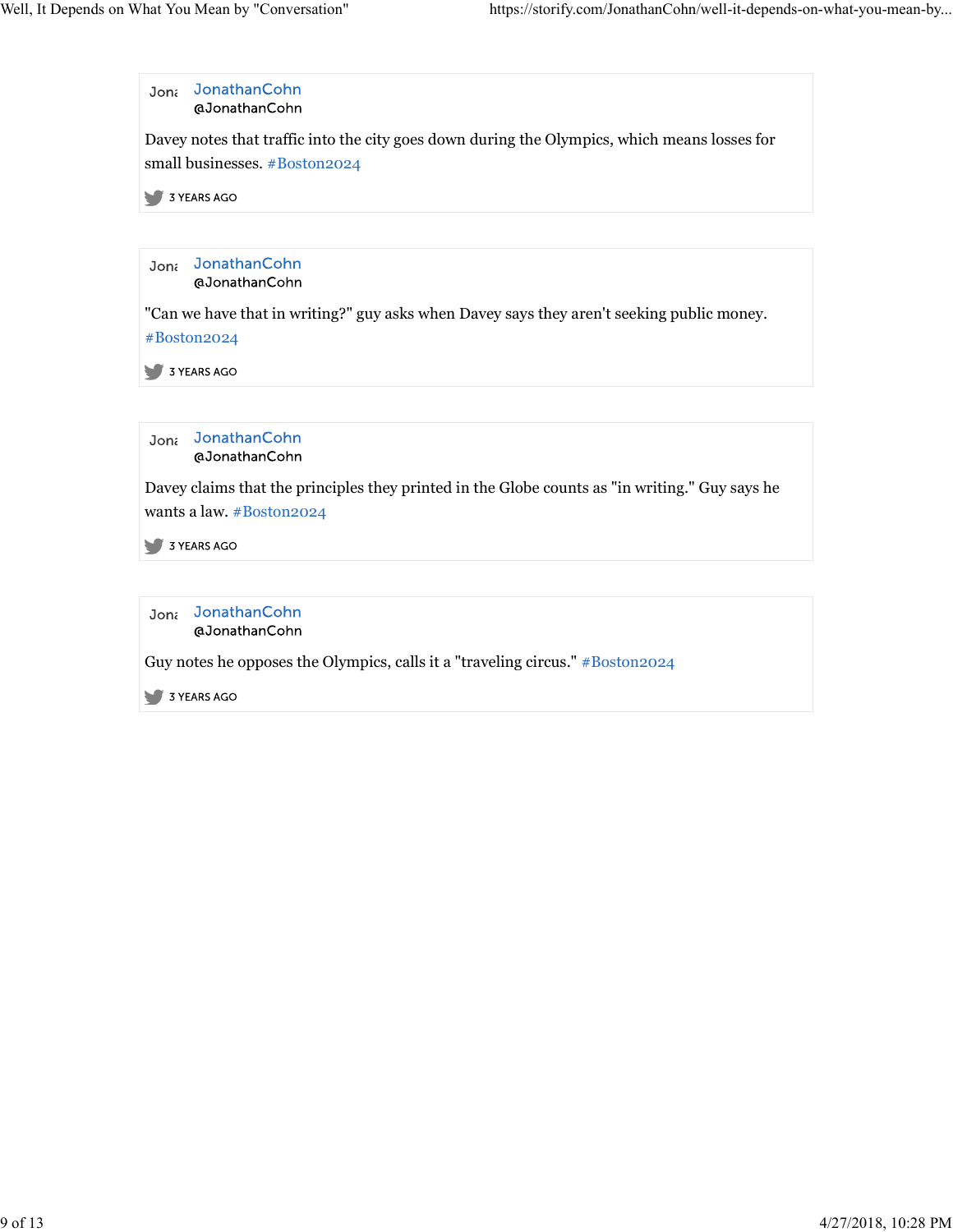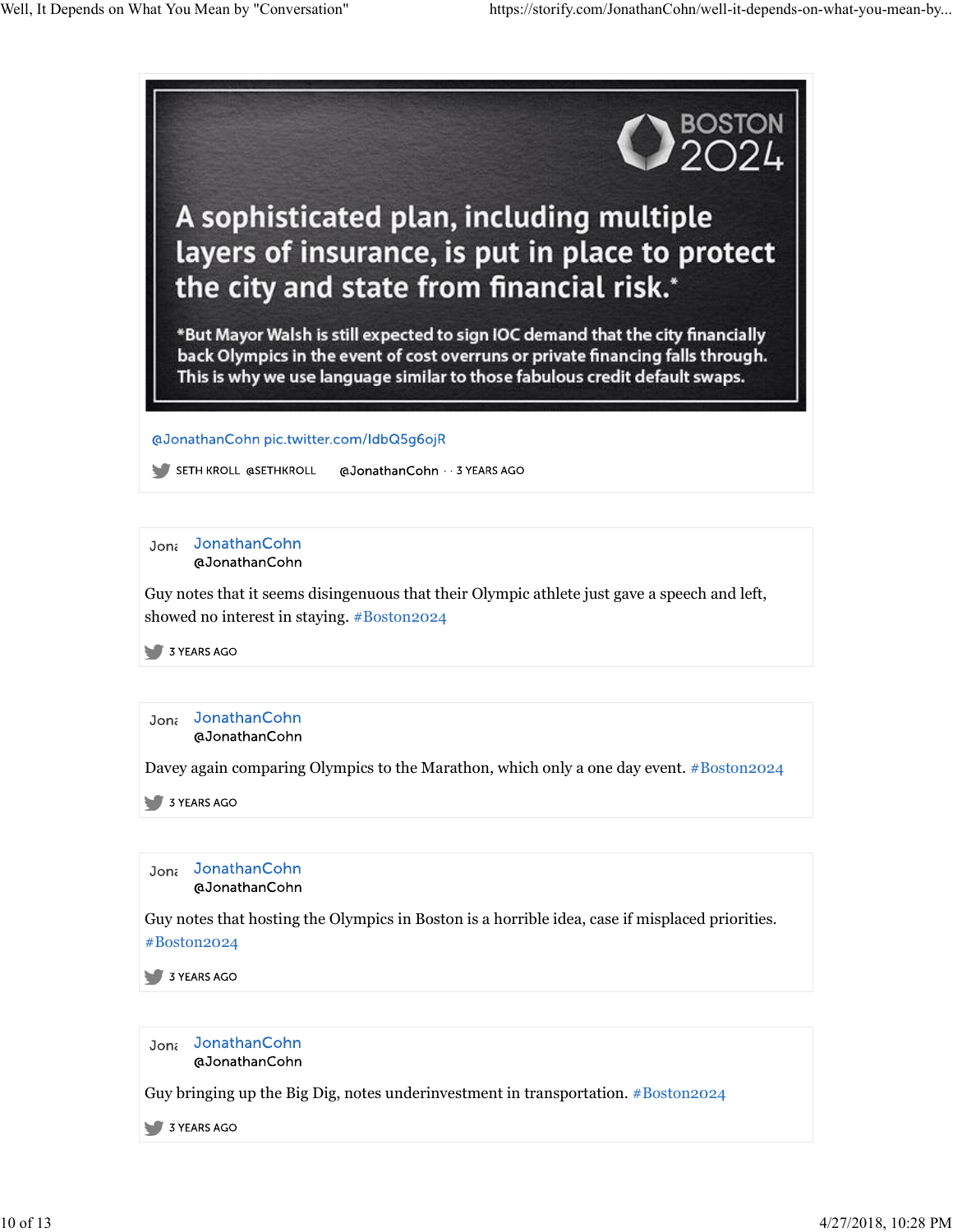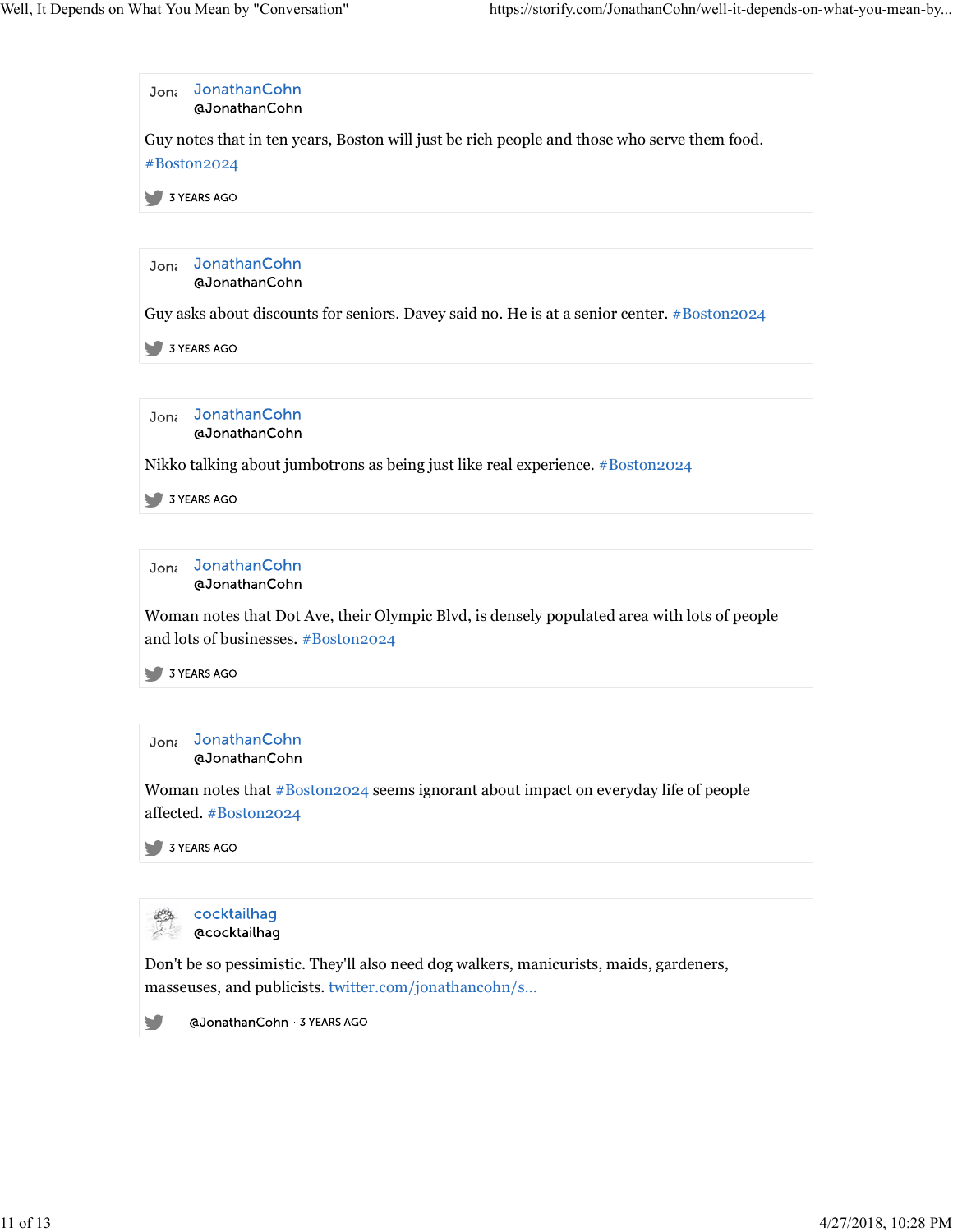

Forgot to mention that Davey has never been to an Olympics before. #Boston2024